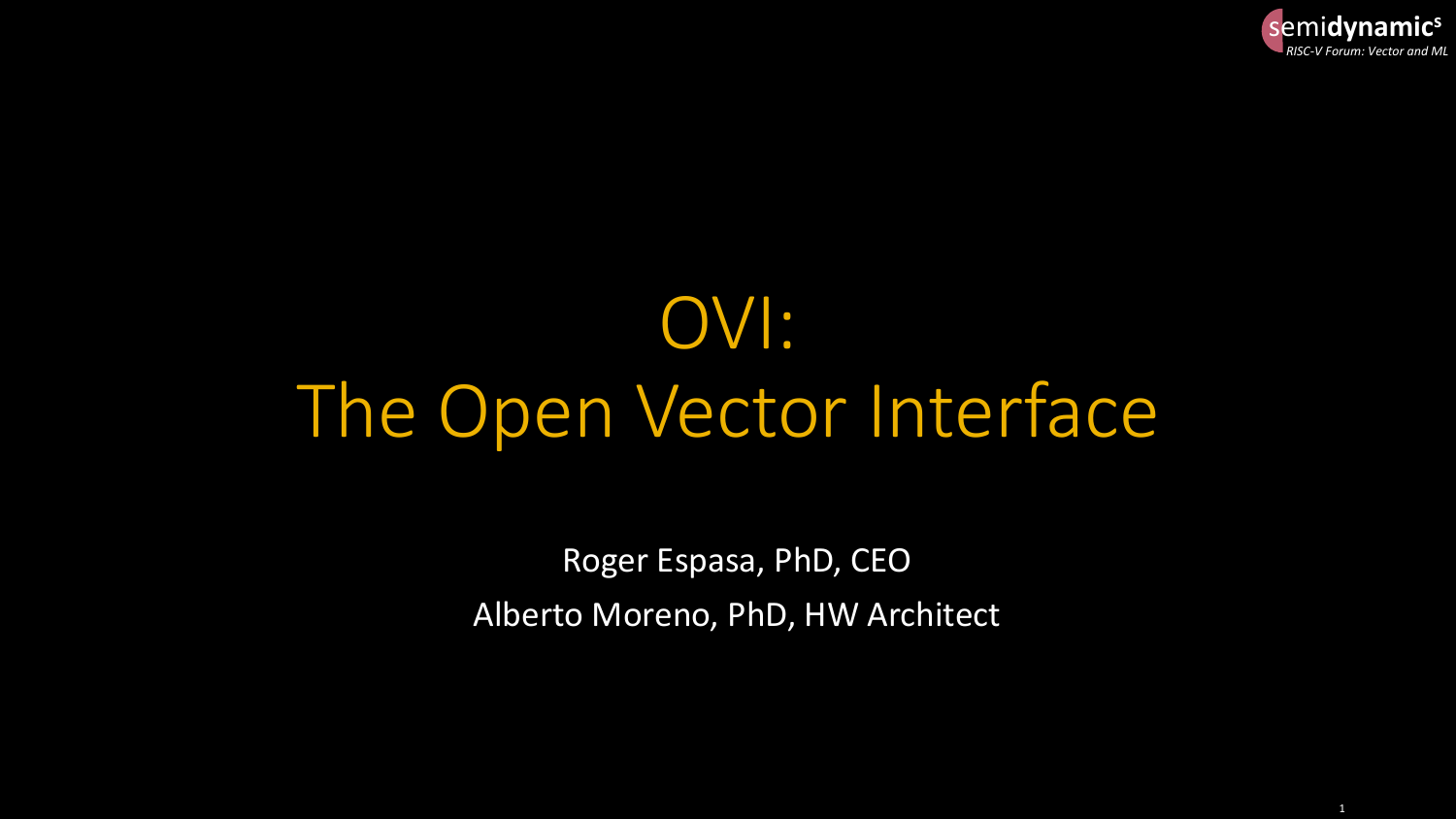

#### What IS OVI?

- An open-source specification to connect a RISC-V VPU to a RISC-V core
- Division of responsibilities
	- Core performs vector memory accesses, holds control CSRs
	- VPU performs vector computations
	- All vector instructions sent to VPU nonetheless
- Simple, credited, synchronization scheme between core & vpu
- Protocol does not constrain VPU implementation
	- Can be "in-order" or "out-of-order"
- Semidynamics has used this protocol to connect
	- Avispado 220 core from Semidynamics
	- Vitruvius VPU from BSC
	- For the European Processor Initiative (EPI) accelerator (EPAC)

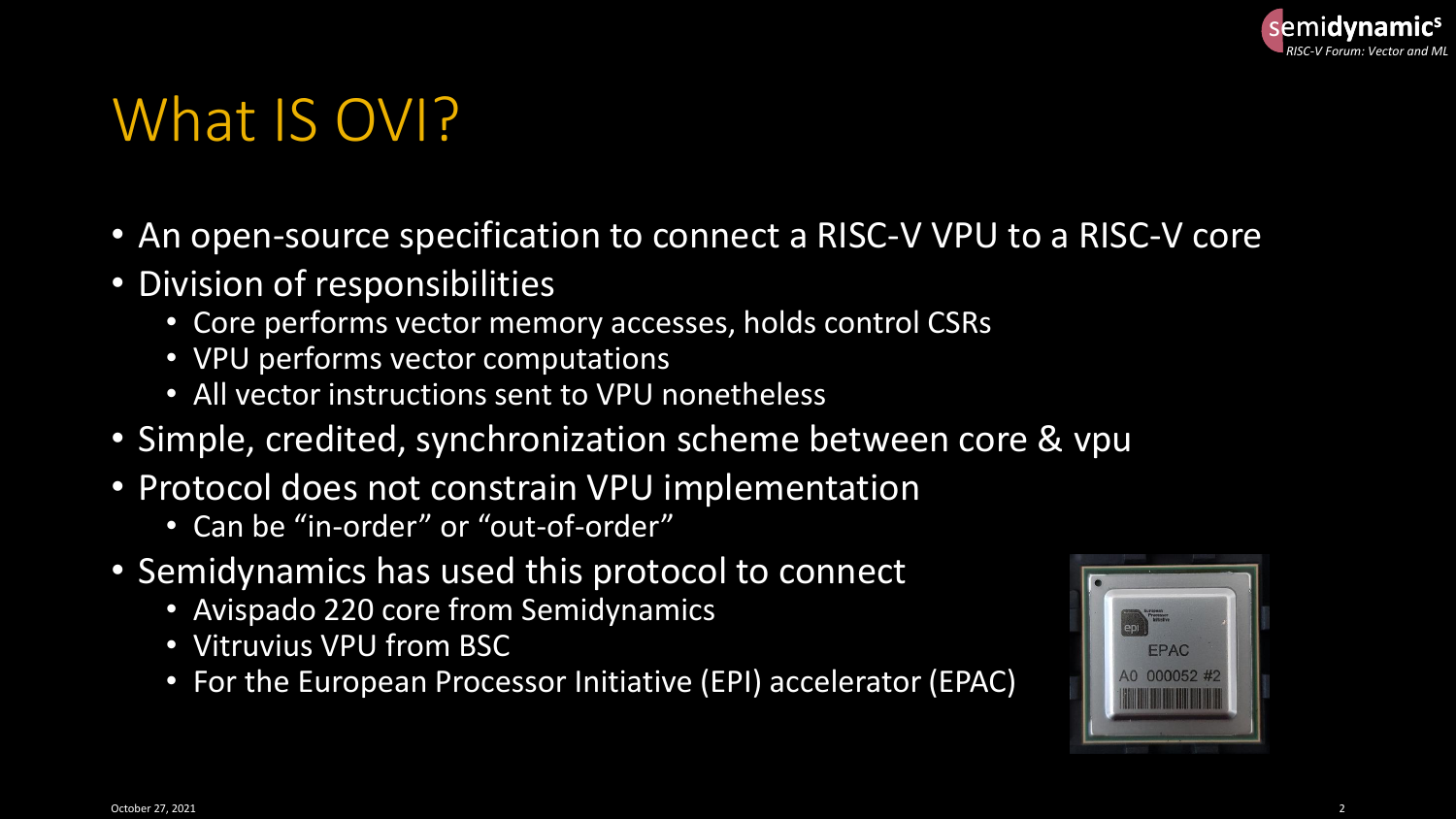

## Avispado 220 core with OVI



• SV48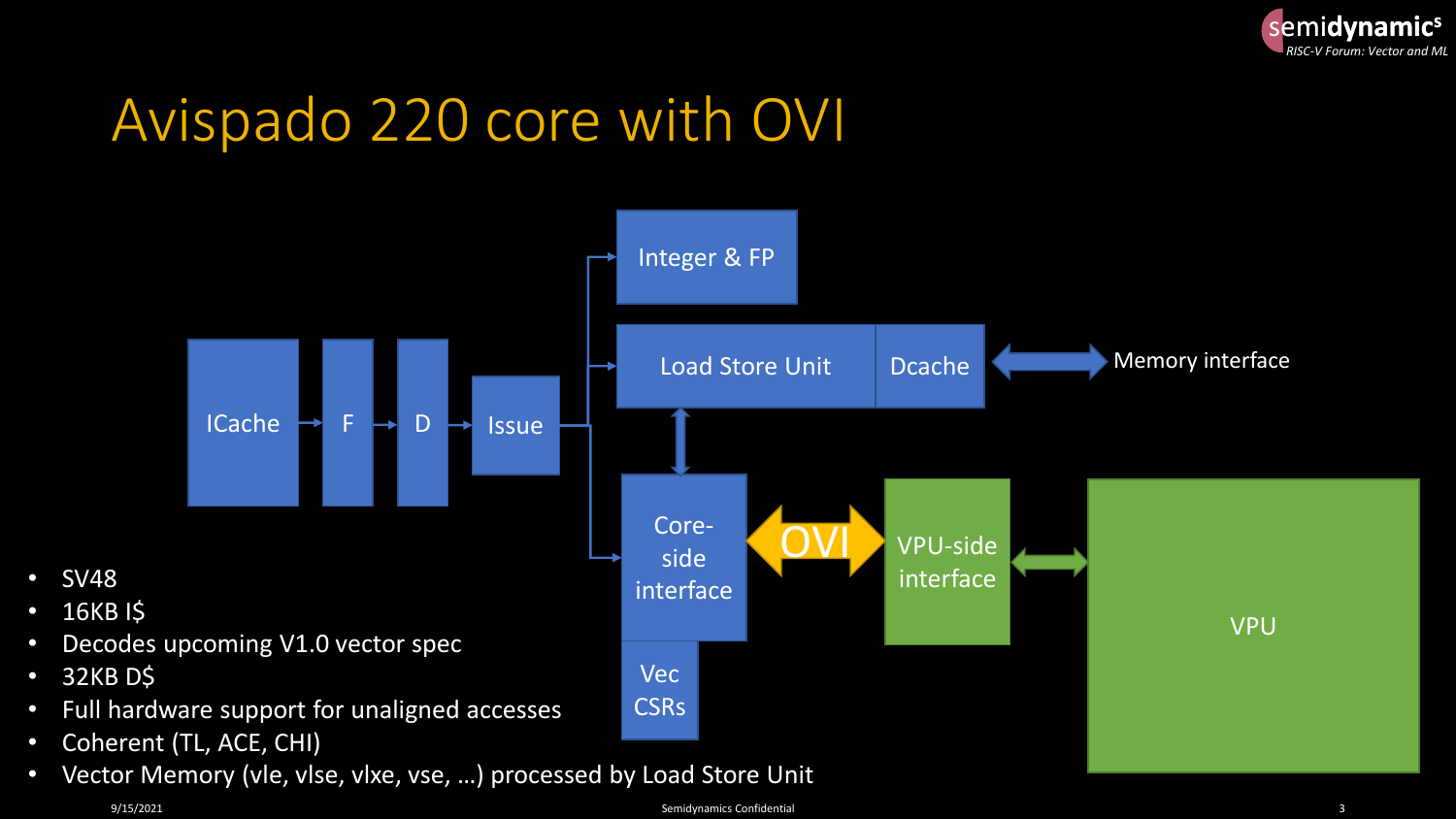

#### OVI main features

- Vector processing unit (VPU) decoupled from the core
- Core only decodes configuration and memory instructions
- Allows the VPU to have "secret" instructions
- VPU may be implemented Out-of-order or in-order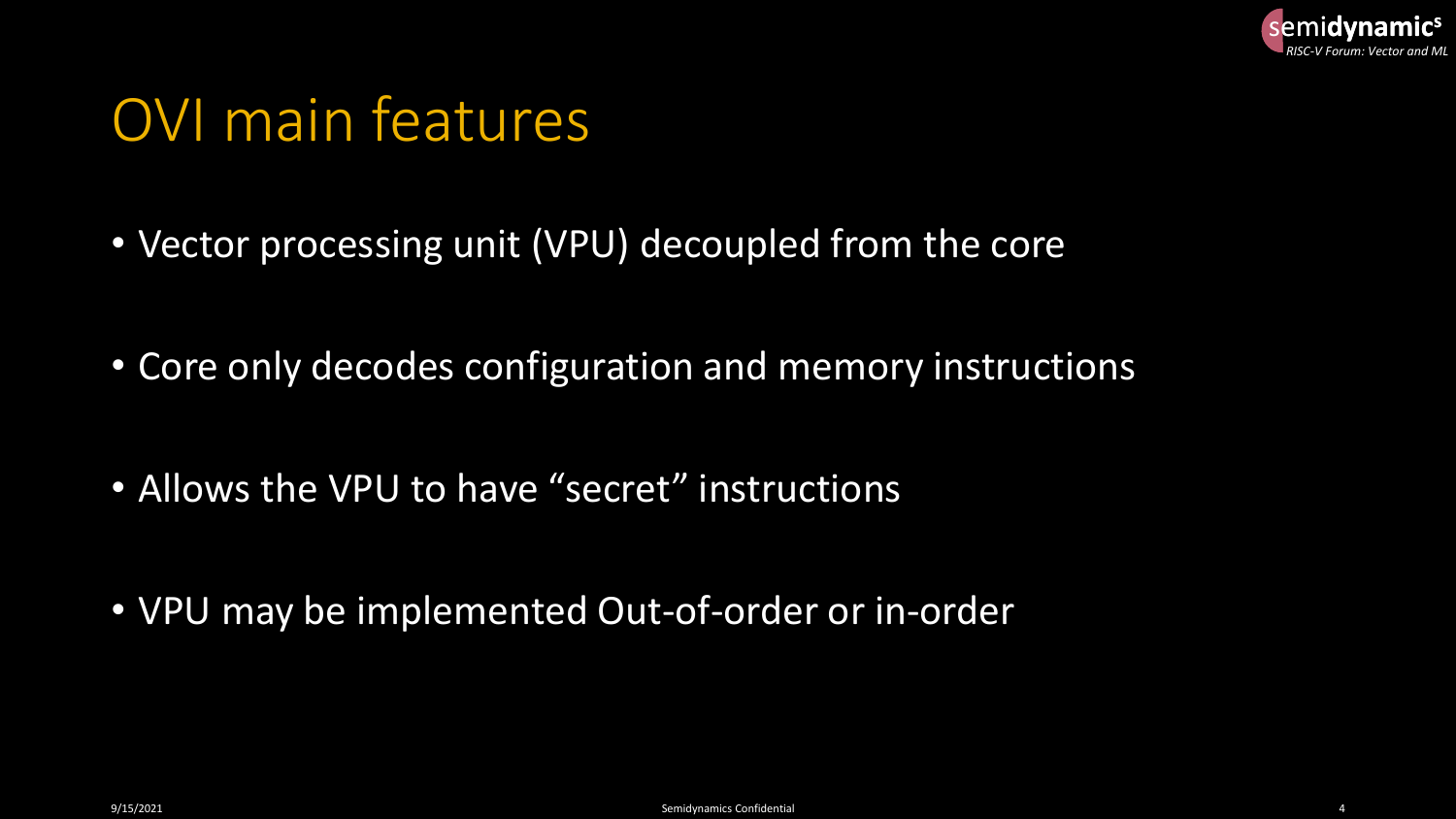

#### Vector instruction types

- Configuration instructions (csr read/write, vset{i}vl{i})
	- Executed on the core without involving the OVI
- Arithmetic operations
	- Executed on the VPU. OVI is used to issue the instruction
- Memory operations Vload & Vstore
	- Executed on the VPU and the Core. OVI intermediates data transfers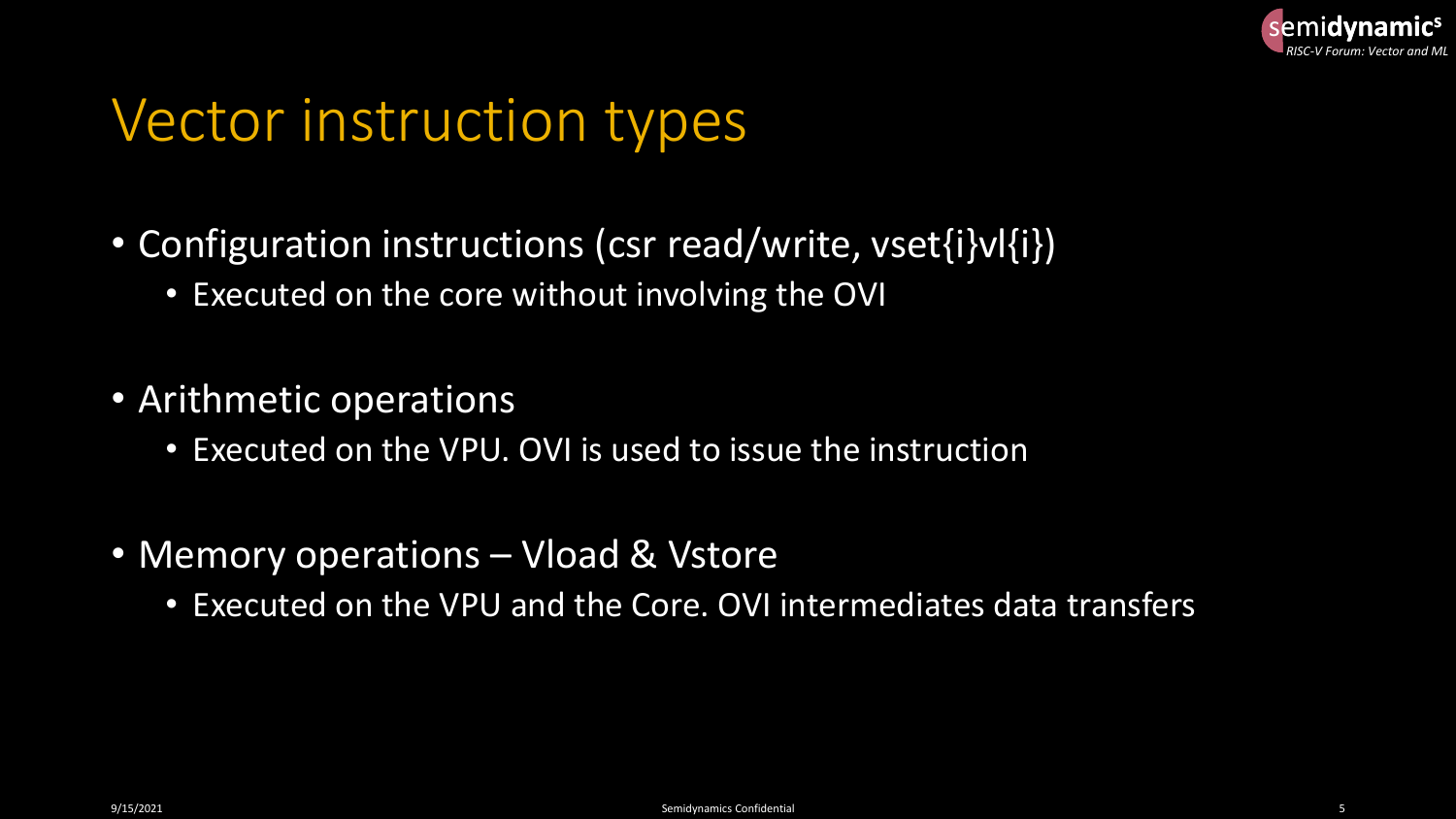

#### Interface overview – Issue & completion

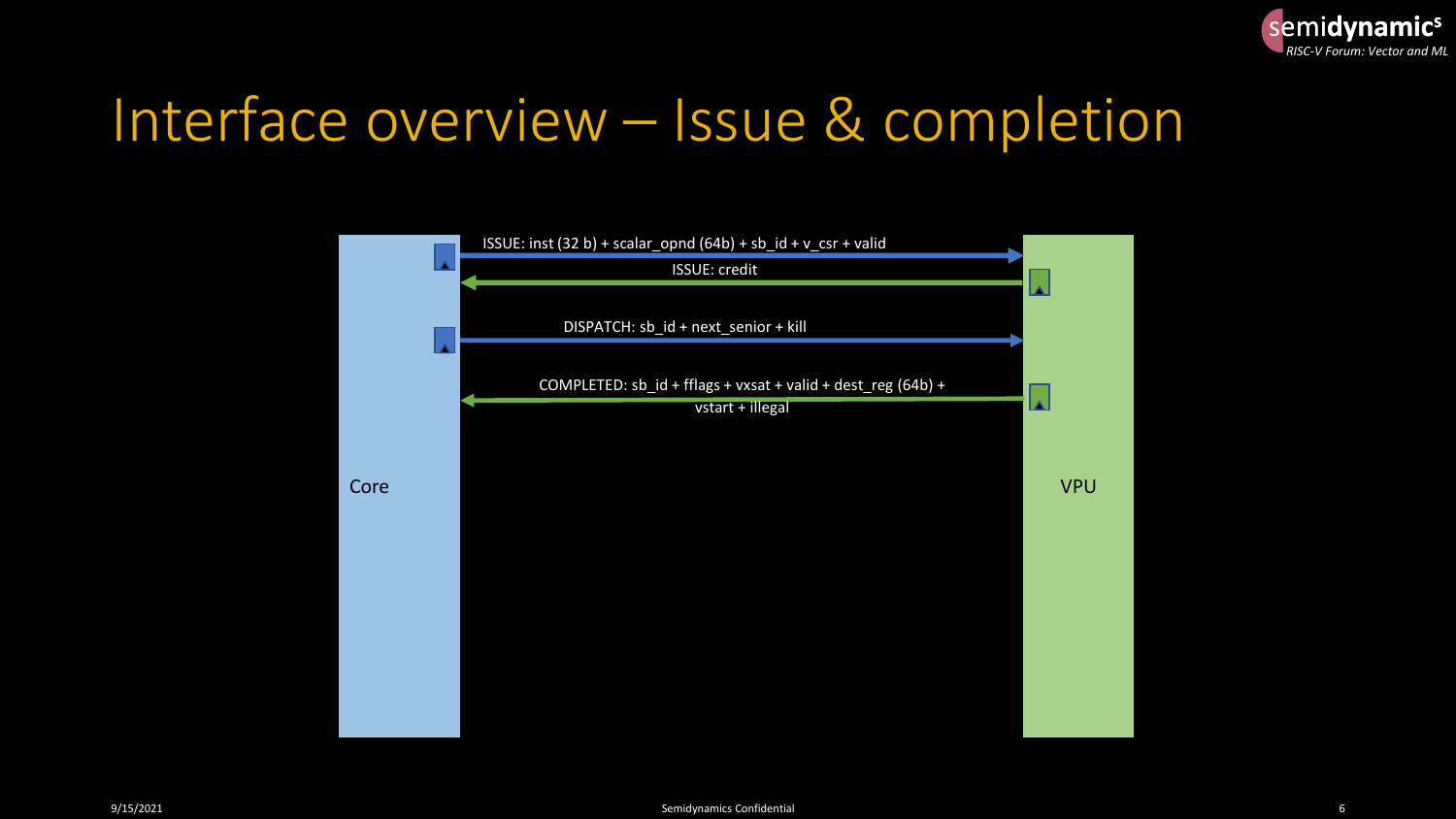

#### Arithmetic instructions

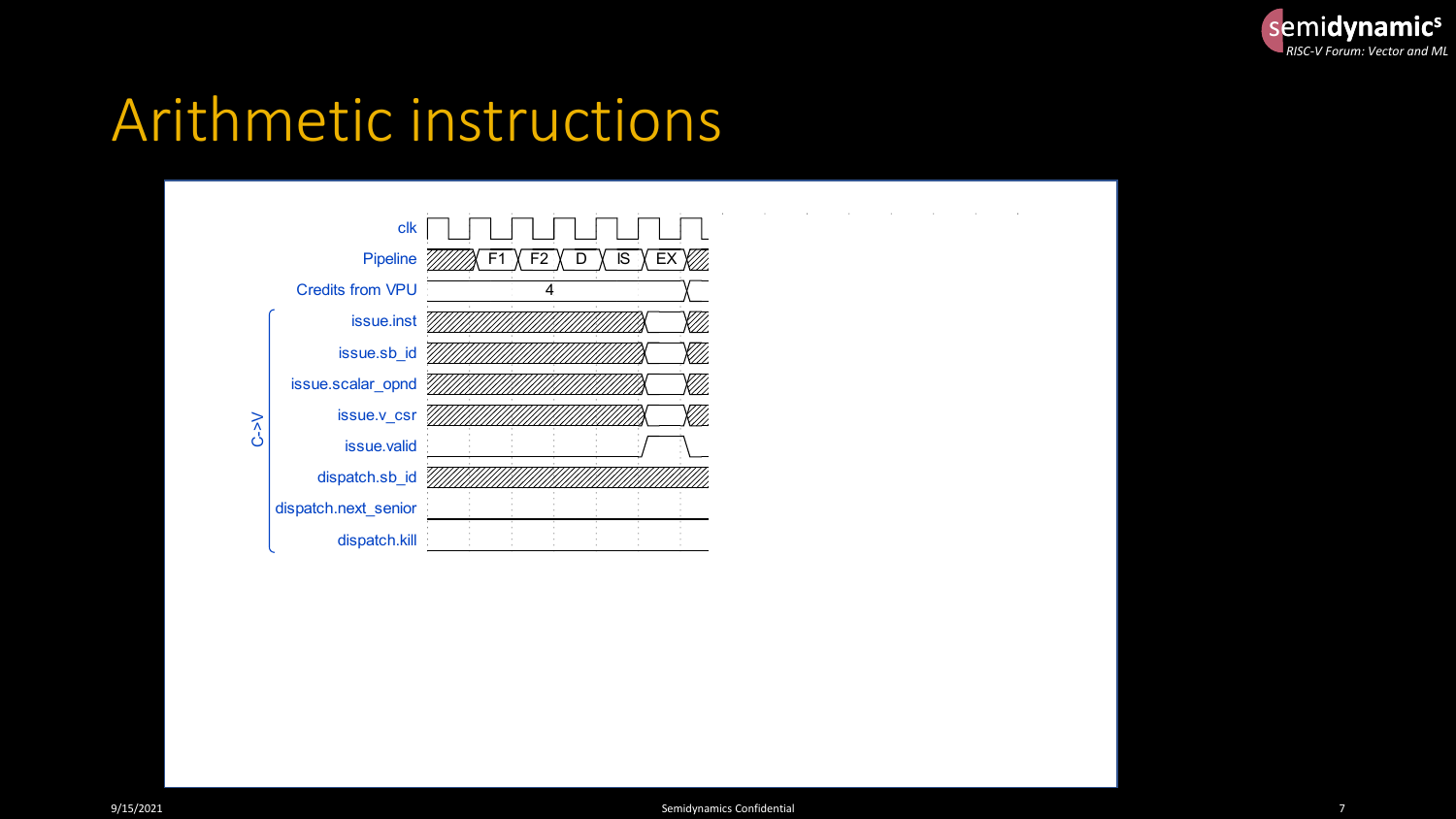

#### Interface overview – Vload instructions

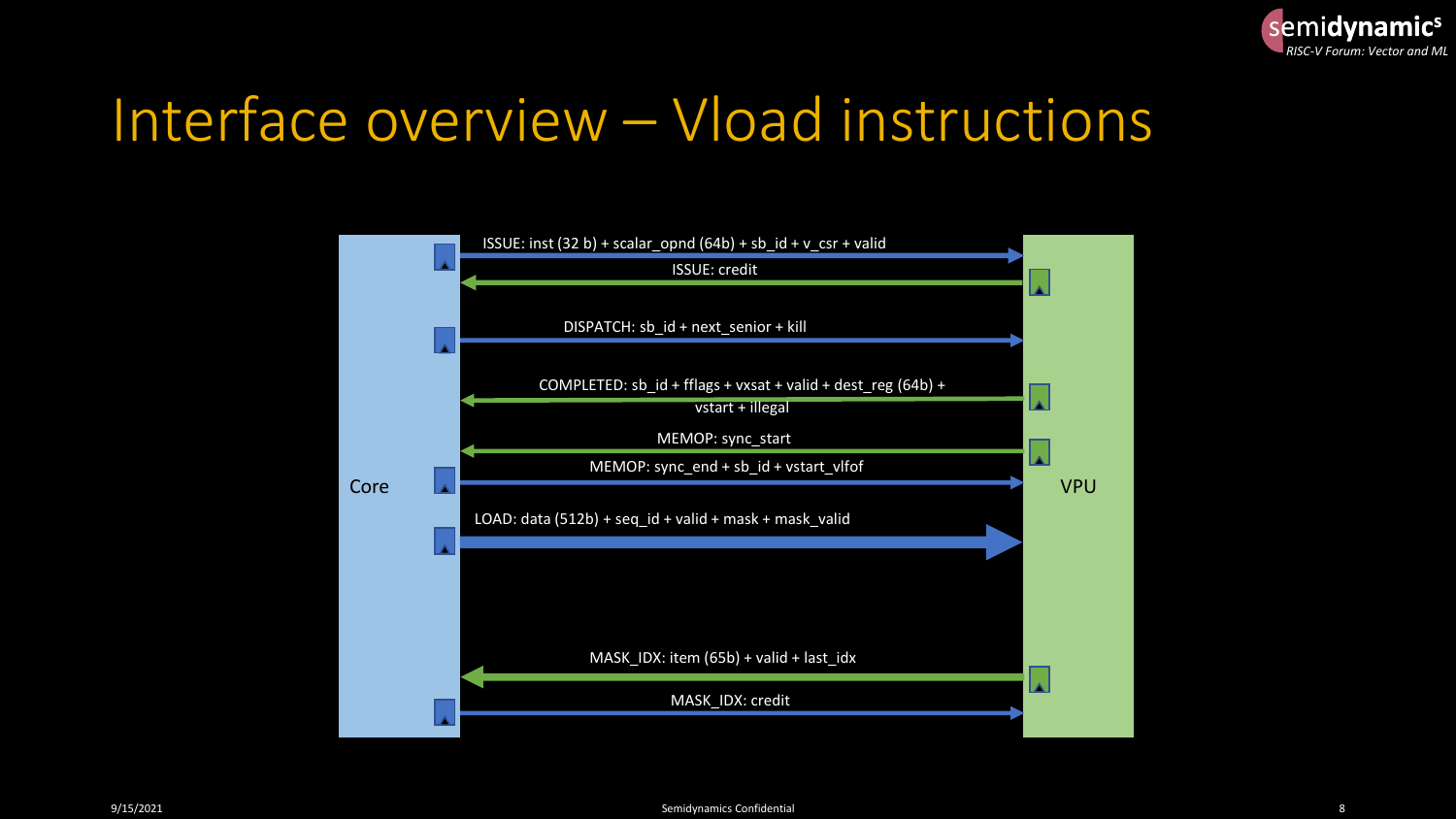

#### Vload instructions

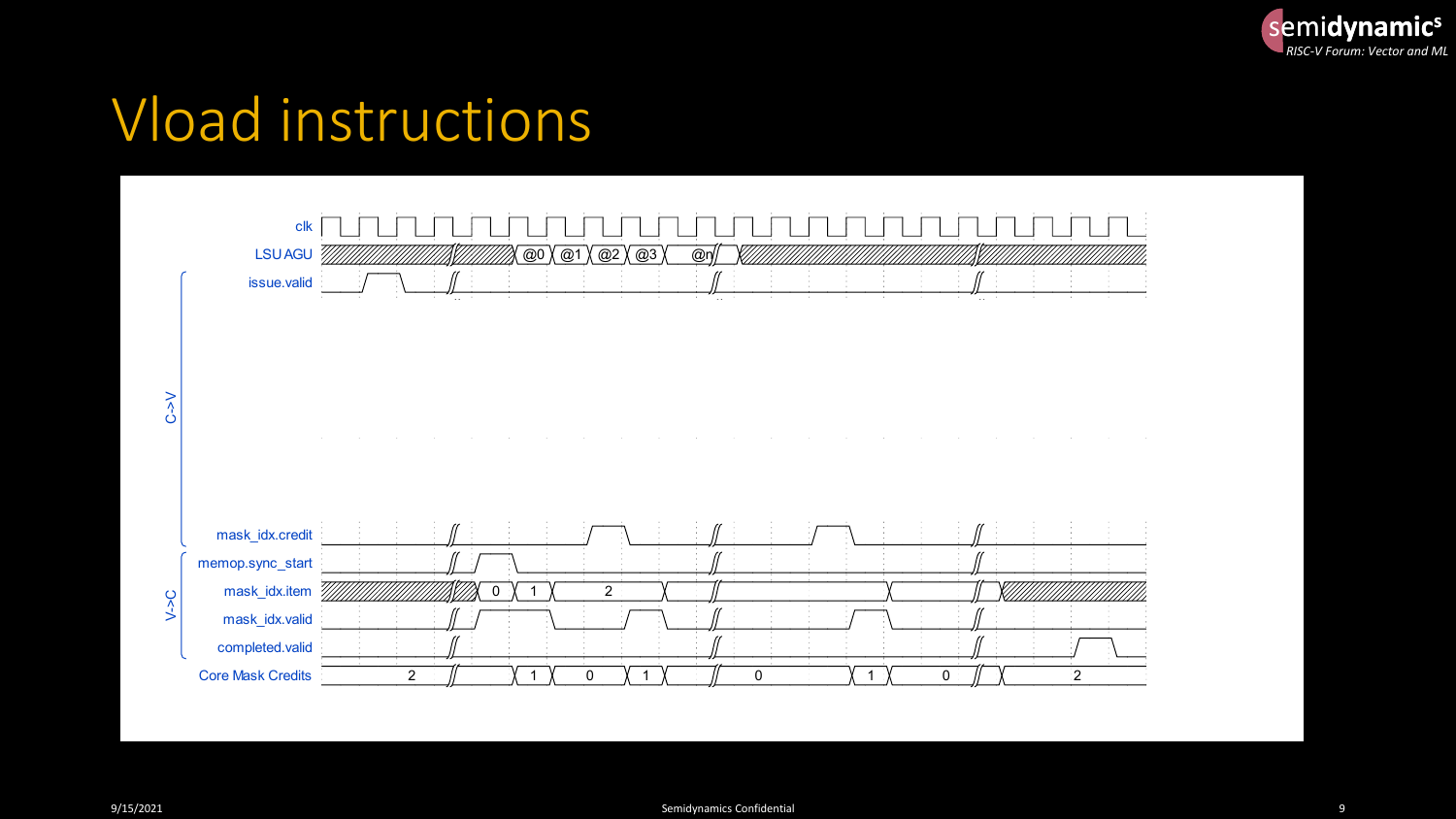

#### Vload instructions - Sequence ID

- The core may receive out-of-order data from memory
- Multiple vloads can cohexist at the same time
- The core sends "cache lines" to the VPU, without processing them
- For all these reasons, we need a way to identify where to write the data on the VPU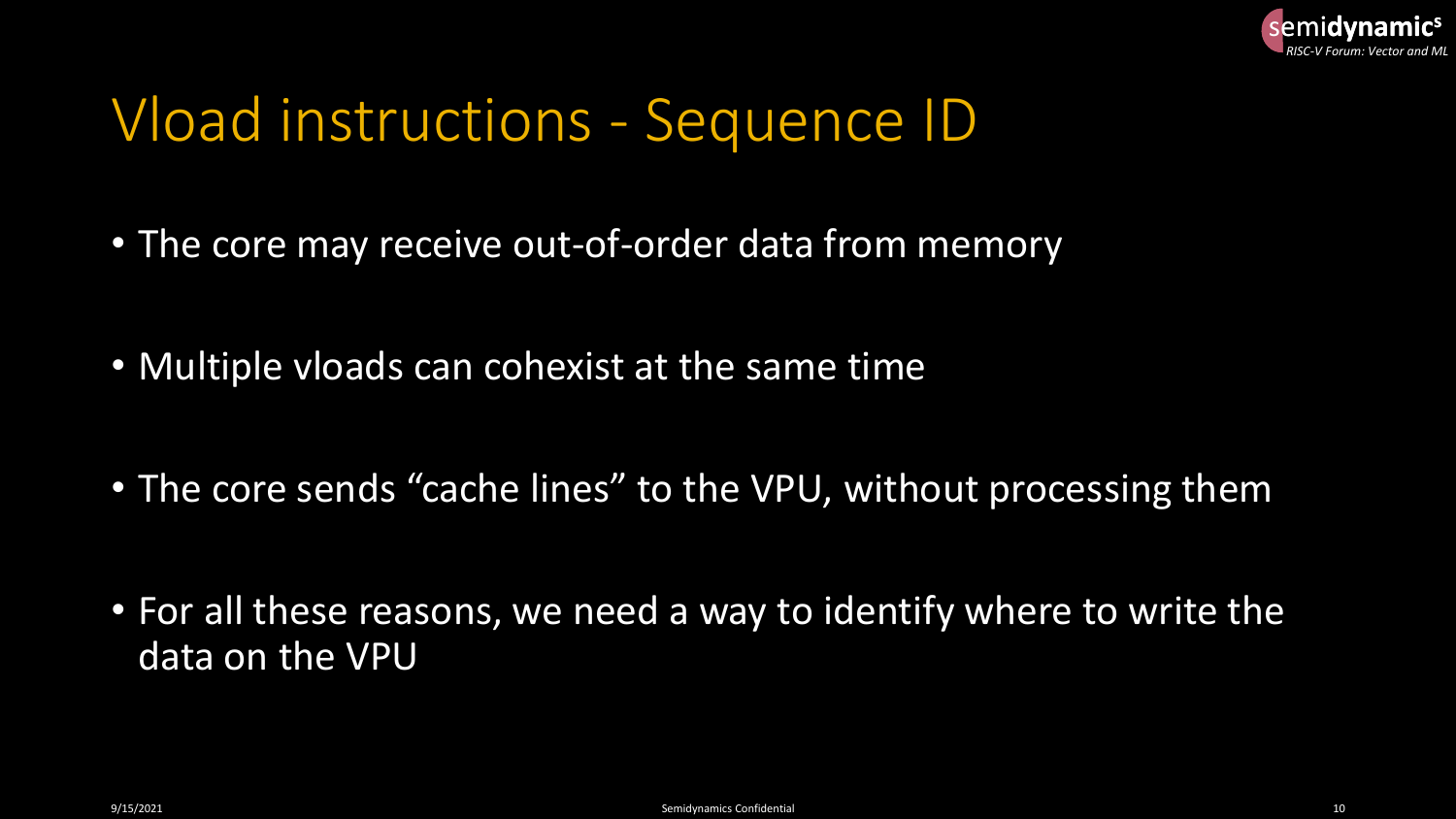

## Vload instructions - Sequence ID

- The sequence ID encodes, for every line of cache served to the VPU:
	- Logic vector register
	- Id for the element or elements contained on the line
	- Offset for the valid data
	- Count for the amount of valid elements
	- Instruction ID to identify the specific vload
- Only specific strides are supported, called "fast strides":
	- Unit-stride, 2-SEW-stride, 4-SEW-stride and their negative counterparts
- For any other stride, the sequence ID identifies exactly 1 element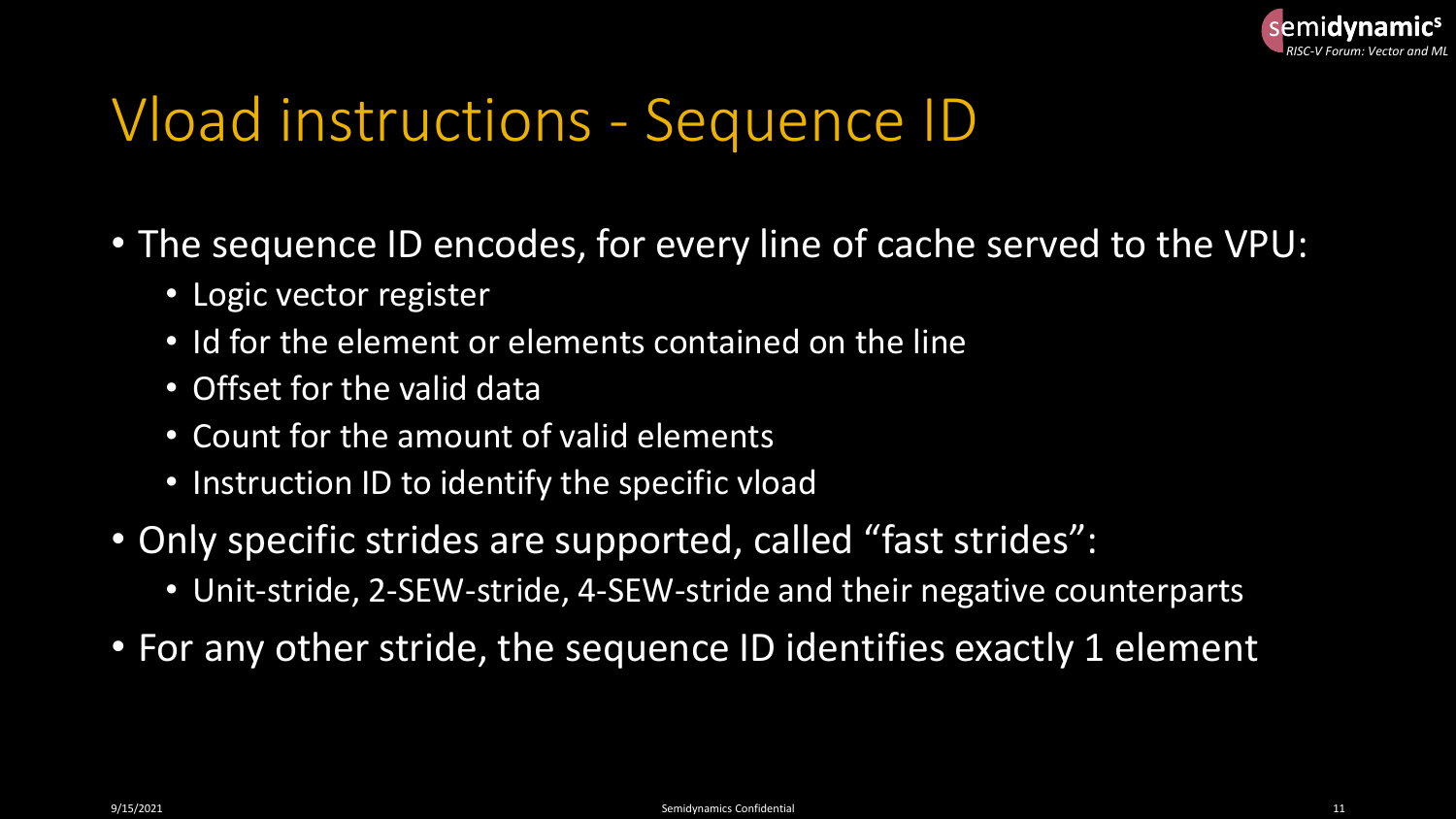

#### Vload instructions - Sequence ID

• Examples for cache lines 512b, SEW=32b:

Unit-stride, element ID = 0, offset =  $11$ , count =  $5$ 

| ID                  |                      |                                           | $\sim$                    |    |                       |    |        |   |            |        |        |    |                  |        |    |   |
|---------------------|----------------------|-------------------------------------------|---------------------------|----|-----------------------|----|--------|---|------------|--------|--------|----|------------------|--------|----|---|
| <b>CO</b><br>offset | 4 <sub>1</sub><br>-- | <b><i><u>ALCOHOL: 2009</u></i></b><br>- 4 | $\sim$<br><b>NEW</b><br>ᅩ | -- | 1 <sub>1</sub><br>--- | 10 | Q<br>- | 8 | <u>tan</u> | I<br>b | $\sim$ | Z, | $\sim$<br>$\sim$ | ≂<br>_ | -- | 0 |

2-SEW-stride, element ID = 0, offset =  $10$ , count = 3

| ID     |                                                            | $\overline{\phantom{0}}$ |              |              |                               |                     |                   |                |             |        |             |            |                          |                               |    |   |
|--------|------------------------------------------------------------|--------------------------|--------------|--------------|-------------------------------|---------------------|-------------------|----------------|-------------|--------|-------------|------------|--------------------------|-------------------------------|----|---|
| offset | $\mathbf{1}$ $\mathbf{1}$<br>$\overline{\phantom{a}}$<br>ᅩ | $\overline{4}$<br>--     | $\sim$<br>13 | $\sim$<br>-- | 11<br>and the property of the | $\sim$ $\sim$<br>ᅩ◡ | ⌒<br>u.<br>$\sim$ | റ<br>$\bullet$ | line of the | J<br>J | $\sim$<br>÷ | $\sqrt{ }$ | $\overline{\phantom{a}}$ | -<br>$\overline{\phantom{a}}$ | -- | ັ |

#### Indexed, element ID = 123, offset = 13, count = 1

| ID     |            |    | $\lambda$ $\lambda$<br>---   |              |                       |    |     |                       |        |   |           |   |                               |    |   |
|--------|------------|----|------------------------------|--------------|-----------------------|----|-----|-----------------------|--------|---|-----------|---|-------------------------------|----|---|
| offset | Z I I<br>∸ | 14 | . A<br><b>Contract</b><br>-- | $\sim$<br>-- | $\overline{1}$<br>--- | 10 | נשי | $\Omega$<br>$\bullet$ | $\sim$ | ≂ | <b>ZI</b> | ÷ | -<br>$\overline{\phantom{a}}$ | -- | ັ |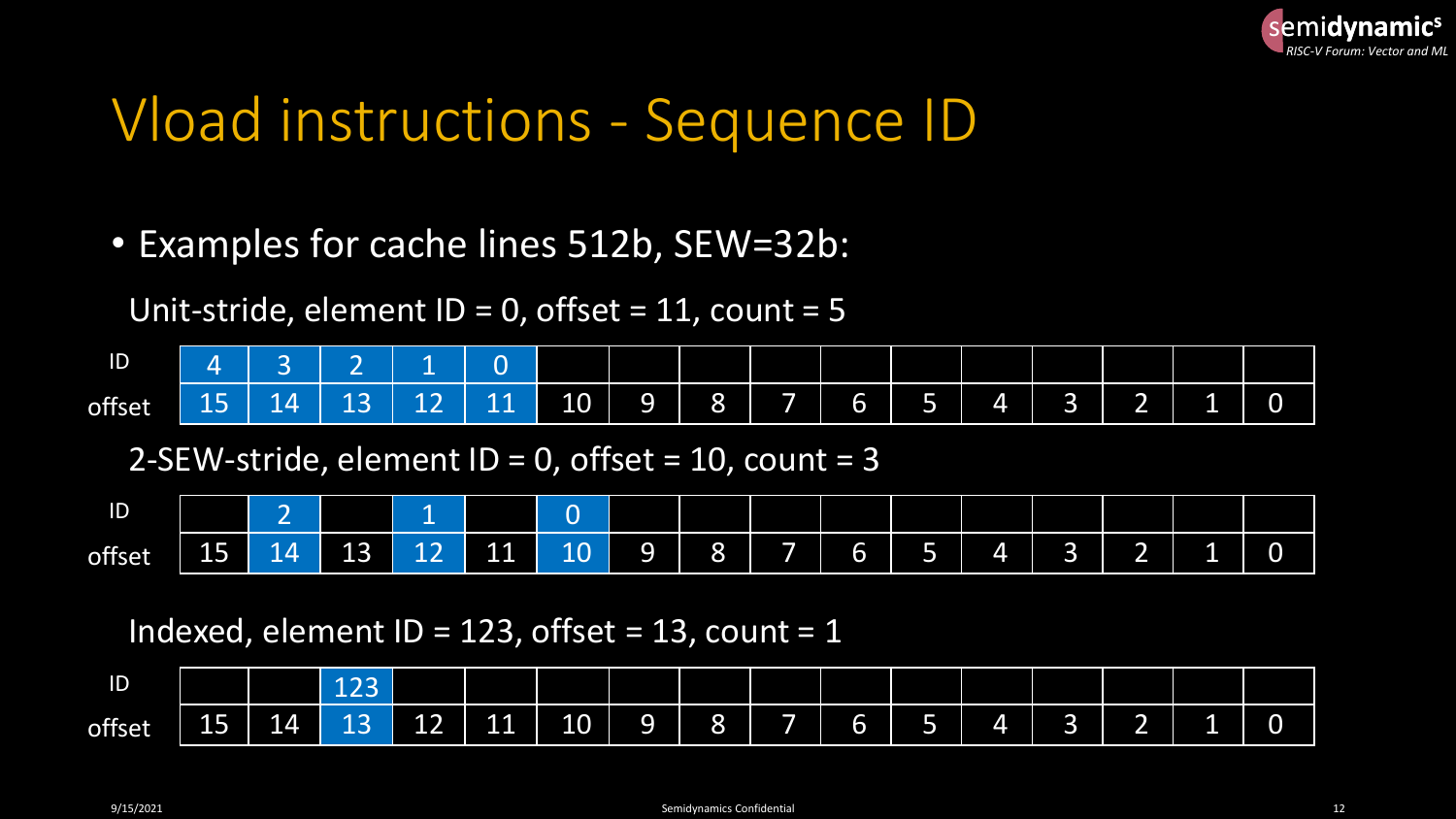

#### Vstore instructions

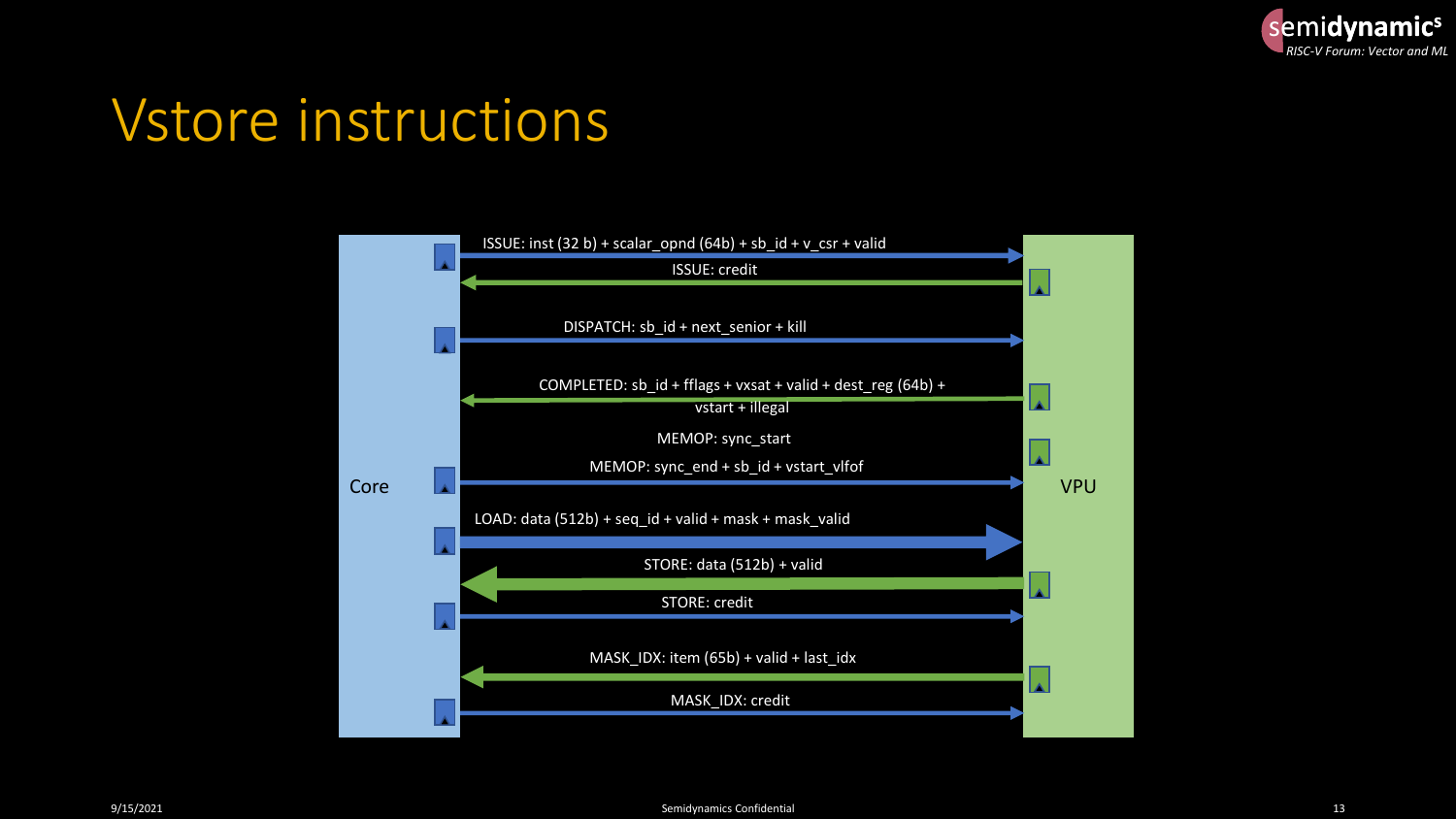

#### Vstore instructions

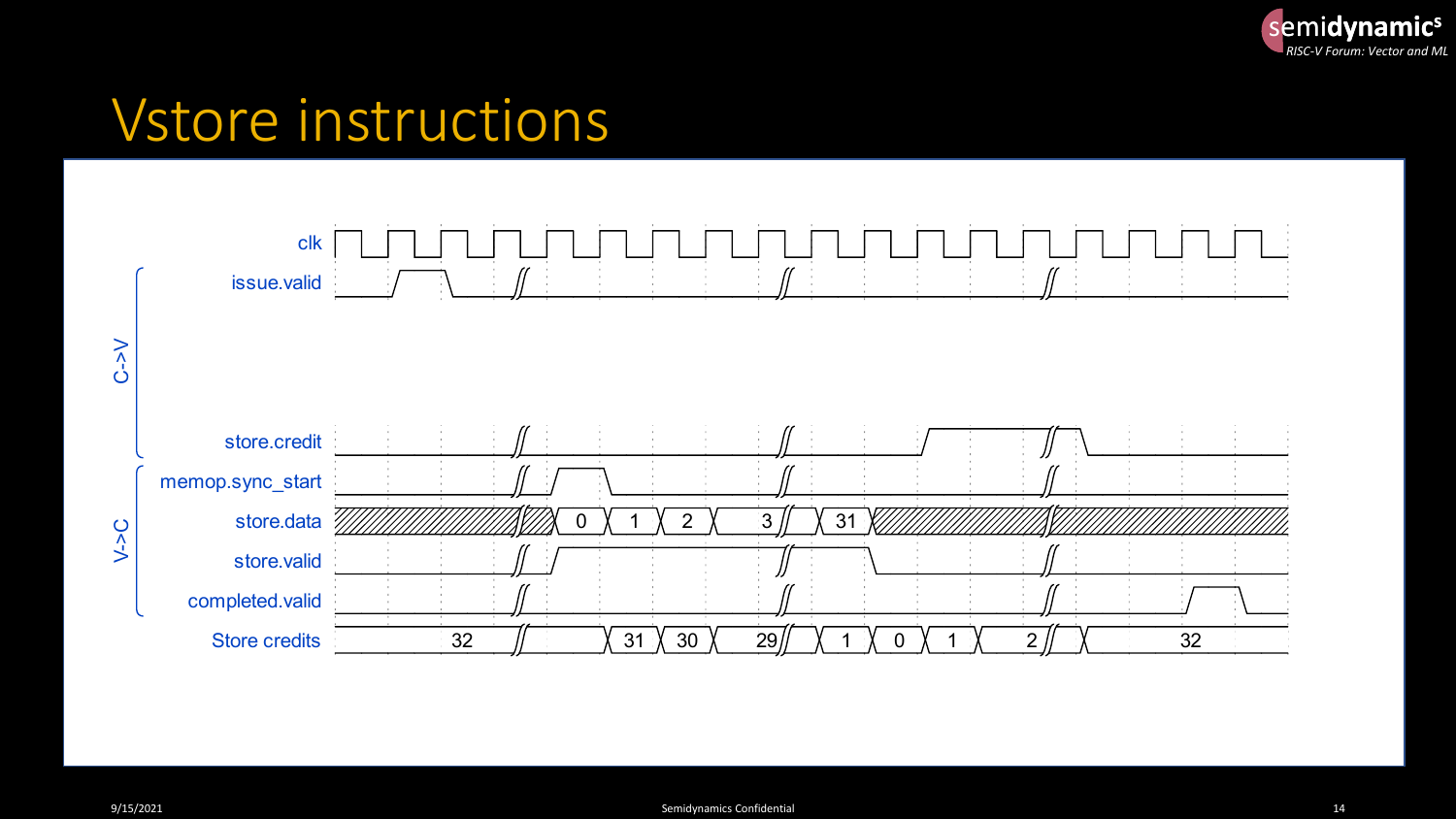

#### **Conclusions**

- OVI defines a way to interconnect a VPU with a Core
- The interface is appropriate for very decoupled VPUs
- OVI makes few assumptions about the Core design
- VPU implements a vector decoder, so "secret instructions" are possible